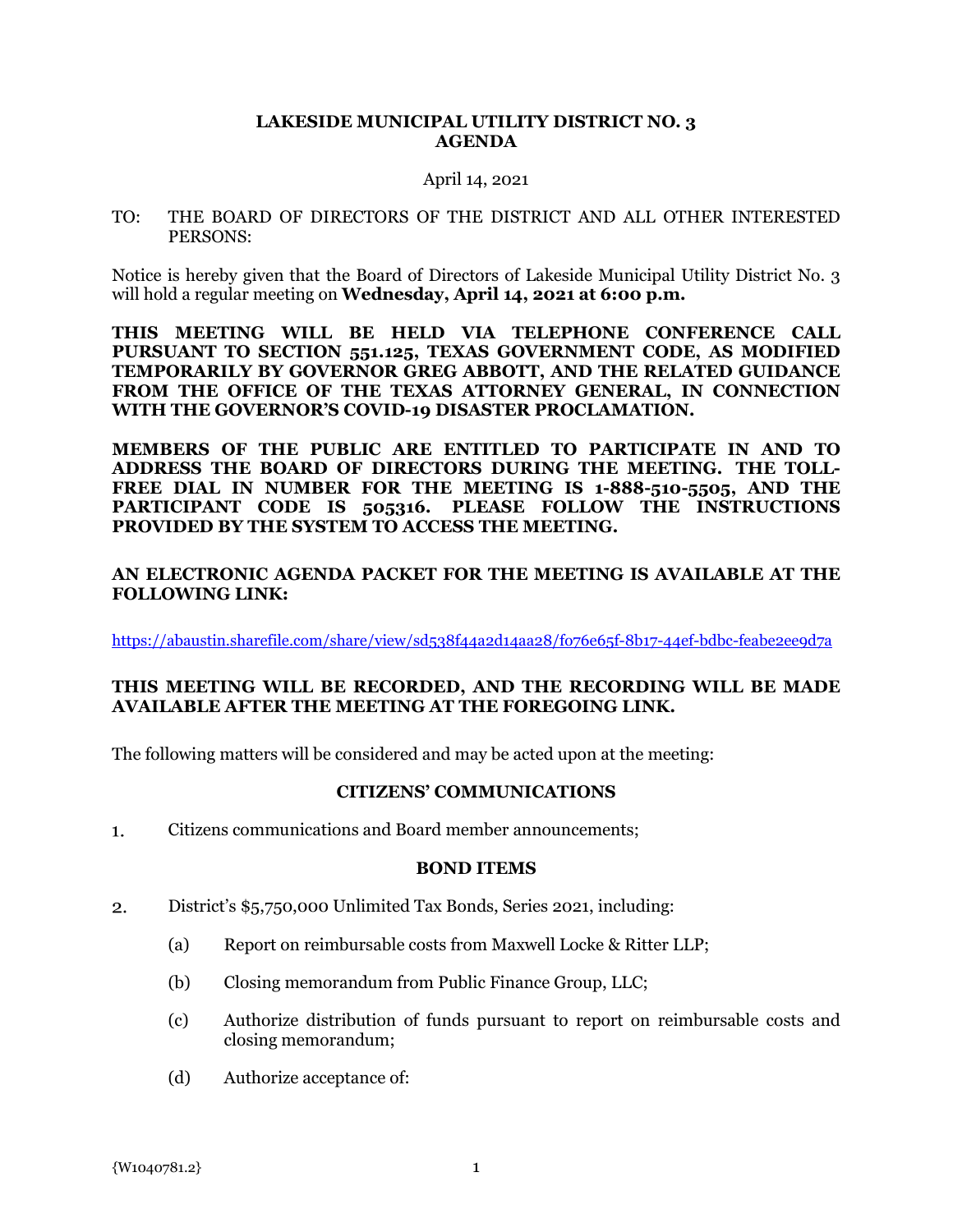- (i) Conveyance of Existing Facilities and Capacity and Bills Paid Warranty Lennar Homes of Texas Land and Construction, Ltd.;
- (ii) Warranty Deed Lennar Homes of Texas Land and Construction, Ltd.;
- (e) Arbitrage and private use materials from McCall, Parkhurst & Horton L.L.P.;
- (f) Addendum to Exhibit "A" to the Arbitrage Rebate Compliance Services Agreement with BLX Group LLC;
- (g) Statement on Auditing Standards No. 133 Official Statement Management Representation Letter;
- (h) Any other matters in connection with the bonds;

## **DISCUSSION/ACTION ITEMS AND REPORTS**

- Minutes of the March 10, 2021 Board meeting;  $3.$
- $4.$ Landscaping, maintenance, signage, drainage and repair;
- Accountant's report and recommendations regarding approval of bills, invoices, 5. transfers, and investments;
- 6. Report from the District's engineer, including proposal for installation of temporary flow meter installed on the District's master meter;
- Developer's report; 7.
- 8. Attorney's report; and
- Future meeting schedule and such other matters as may come before the Board.9.